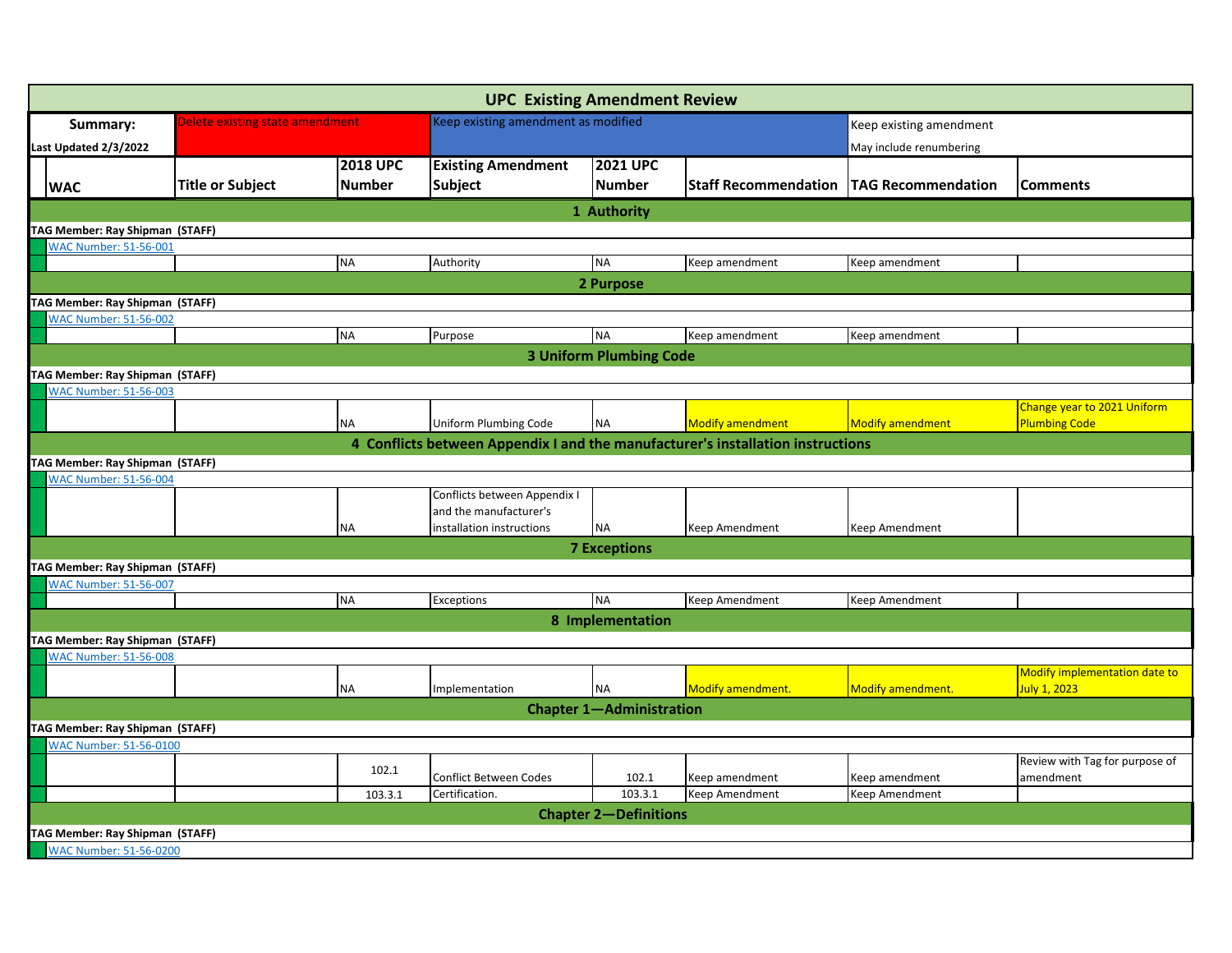|                                 |           | <b>Certified Backflow Assembly</b>                      |           |                                  |                                  | Amendment addresses WAC-246-                                |
|---------------------------------|-----------|---------------------------------------------------------|-----------|----------------------------------|----------------------------------|-------------------------------------------------------------|
|                                 | 205       | Tester                                                  | 205       | Keep Amendment                   | Keep Amendment                   | 292                                                         |
|                                 |           |                                                         |           |                                  |                                  | Model Code is 120 degrees                                   |
|                                 | 210       | Hot Water                                               | 210       | Keep amendment                   | Keep amendment                   | amendment is 100 Degrees                                    |
|                                 | 211       | Insanitarian                                            | 211       | <b>Delete Existing Amendment</b> | <b>Delete Existing Amendment</b> | <b>Covered in Model Code</b>                                |
|                                 | 218       | <b>Plumbing System</b>                                  | 218       | Keep Amendment                   | Keep Amendment                   | Leg Mandate                                                 |
|                                 | 221       | Spray Sprinkler Body                                    | 221       | Keep Amendment                   | Keep Amendment                   | Leg Mandate                                                 |
|                                 |           | Water Heater (consumer                                  |           |                                  |                                  |                                                             |
|                                 | 225       | electric storage)                                       | 225       | Keep Amendment                   | Keep Amendment                   | leg Mandate                                                 |
|                                 |           | <b>Chapter 3-General regulations</b>                    |           |                                  |                                  |                                                             |
| TAG Member: Ray Shipman (STAFF) |           |                                                         |           |                                  |                                  |                                                             |
| <b>WAC Number: 51-56-0300</b>   |           |                                                         |           |                                  |                                  |                                                             |
|                                 |           |                                                         |           |                                  |                                  | Model code references chapter                               |
|                                 | 301.2.2   |                                                         |           |                                  |                                  | 17 tables and is more clear for                             |
|                                 |           | Standards                                               | 301.2.2   | Keep Amendment                   | Keep Amendment                   | standards                                                   |
|                                 |           | Alternative Materials and                               |           |                                  |                                  | Model code covers the intent                                |
|                                 | 301.3     | Methods of Construction                                 |           |                                  |                                  | now. Amendment was originally                               |
|                                 |           | Equivalency                                             | 301.3     | Delete the Amendment             | Delete the Amendment             | from 2013                                                   |
|                                 |           |                                                         |           |                                  |                                  |                                                             |
|                                 | 310.4     |                                                         |           |                                  |                                  | Amendment references appendix                               |
|                                 |           | Use of Vent and Waste Pipes.                            | 310.4     | Keep the amendment               | Keep the amendment               | C which I don't think is valid.                             |
|                                 |           |                                                         |           |                                  |                                  | <b>Staff will work with energy code</b>                     |
|                                 |           |                                                         |           |                                  |                                  | to see if any changes have been                             |
|                                 | 312.6     |                                                         |           |                                  |                                  | made to the R-3 insulation.<br>Remove r-3 and reference the |
|                                 |           |                                                         | 312.6     | Keep amendment                   | Modify amendment                 | <b>WSEC</b>                                                 |
|                                 |           | Freezing Protection.                                    |           |                                  |                                  | Model code refers to Chapter 14                             |
|                                 | 312.7     | <b>Fire-Resistant Construction</b>                      | 312.7     | Keep Amendment                   | Keep amendment                   | which is not adopted.                                       |
|                                 |           |                                                         |           |                                  |                                  |                                                             |
|                                 |           | <b>Chapter 4-Plumbing fixtures and fixture fittings</b> |           |                                  |                                  |                                                             |
| TAG Member: William Misocky     |           |                                                         |           |                                  |                                  |                                                             |
| <b>WAC Number: 51-56-0400</b>   |           |                                                         |           |                                  |                                  |                                                             |
|                                 | 402.5     |                                                         |           |                                  |                                  | 21" clearance to align with 2021                            |
|                                 |           | Setting.                                                | 402.5     | Keep amendment                   | Keep amendment                   | IBC                                                         |
|                                 | 405.4     | Application                                             | 405.4     | Keep amendment                   | Keep amendment                   | Stand alone amendment for WA                                |
|                                 | 407.2     |                                                         |           |                                  |                                  | Some GPMs in these sections are                             |
|                                 |           | Water Consumption.                                      | 407.2     | Keep amendment                   | Keep amendment                   | lower in WA Leg. mandate                                    |
|                                 | 407.2.1   |                                                         |           |                                  |                                  | Some GPMs in these sections are                             |
|                                 |           | <b>Maximum Flow Rate</b>                                | 407.2.1   | Keep amendment                   | Keep amendment                   | lower in WA Leg. mandate                                    |
|                                 | 407.2.1.1 |                                                         |           |                                  |                                  | Some GPMs in these sections are                             |
|                                 |           | <b>Residential Lavatory Faucets</b>                     | 407.2.1.1 | Keep amendment                   | Keep amendment                   | lower in WA Leg. mandate                                    |
|                                 | 407.2.1.2 | Lavatory Faucets in Common                              |           |                                  |                                  | Some GPMs in these sections are                             |
|                                 |           | and Public Use Areas                                    | 407.2.1.2 | Keep amendment                   | Keep amendment                   | lower in WA Leg. mandate                                    |
|                                 | 407.2.2   | <b>Metering Faucets</b>                                 | 407.2.2   | Keep amendment                   | Keep amendment                   | lower in WA Leg. mandate                                    |
|                                 | 407.4     | <b>Metering Valves</b>                                  | 407.4     | Geep amendment                   | Keep amendment                   |                                                             |
|                                 | 408.2     | <b>Water Consumption</b>                                | 408.2     | Keep amendment                   | Keep amendment                   | Current WA GPM is lower                                     |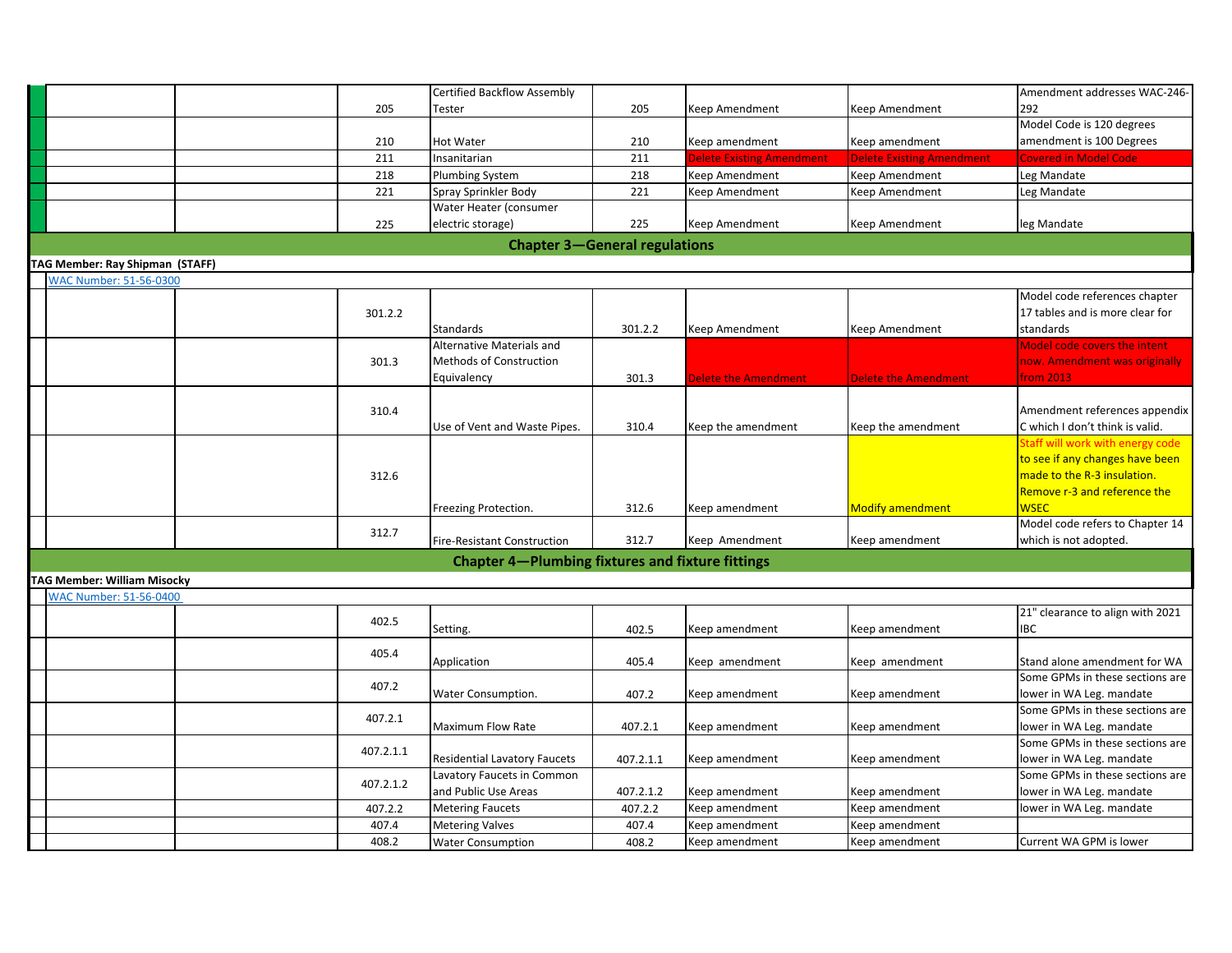|  | 408.2.1 | Multiple Showerheads Serving          |         |                  |                         | Overly restrictive. Loophole           |
|--|---------|---------------------------------------|---------|------------------|-------------------------|----------------------------------------|
|  |         | One Shower                            | 408.2.1 | Keep amendment   | Keep amendment          | allows multiple valves.                |
|  |         |                                       |         |                  |                         |                                        |
|  |         |                                       |         |                  |                         | To replace tub with a shower.          |
|  | 408.4   |                                       |         |                  |                         | GPM for head is currently 2.5.         |
|  |         |                                       |         |                  |                         | <b>Exception Should match 408.2 at</b> |
|  |         | Waste Outlet                          | 408.4   |                  | <b>Modify Amendment</b> | 1.8 GPM (Section change 701.2)         |
|  | 408.6   | <b>Shower Compartments</b>            | 408.6   | Keep amendment   | Keep amendment          |                                        |
|  |         |                                       |         |                  |                         | Current WA GPF is lower, allows        |
|  | 411.2   | <b>Water Consumption</b>              | 411.2   | Keep amendment   | Keep amendment          | for exceptions.                        |
|  |         |                                       |         |                  |                         | 2021 UPC matches 2018 WA               |
|  | 411.2.1 | Dual Flush Water Closets              | 411.2.1 | Delete amendment | Delete amendment        | amendment                              |
|  | 411.2.2 | Performance                           |         | Keep amendment   | Keep amendment          | Adds WaterSense                        |
|  |         | <b>Flushometer Valve Activated</b>    |         |                  |                         |                                        |
|  | 411.2.3 | <b>Water Closets</b>                  | 411.2.2 | Keep amendment   | Keep amendment          | Redundant of 411.2                     |
|  |         |                                       |         |                  |                         | Current WA GPF is lower, allows        |
|  | 412.1   | Application                           | 412.1   | Keep amendment   | Keep amendment          | for exceptions.                        |
|  |         |                                       |         |                  |                         | Removes direct connection              |
|  | 414.3   | Drainage Connection.                  | 414.3   | Keep amendment   | Keep amendment          | allowed in 704.3                       |
|  |         |                                       |         |                  |                         |                                        |
|  | 415.2   | <b>Drinking Fountain Alternatives</b> | 415.2   | Keep amendment   | Keep amendment          | <b>IBC</b> precedent                   |
|  |         |                                       |         |                  |                         |                                        |
|  |         |                                       |         |                  |                         | eliminates commercial kitchens         |
|  | 418.3   |                                       |         |                  |                         | (by health dept) and boiler rooms      |
|  |         | <b>Location of Floor Drains</b>       | 418.3   | Keep amendment   | Keep amendment          | (undefined in UPC & IBC).              |
|  | 420     | <b>Sinks</b>                          | 420     | title only       | title only              |                                        |
|  |         |                                       |         |                  |                         | Current amendment eliminates           |
|  | 420.1   |                                       |         |                  |                         | some standards. New section            |
|  |         |                                       |         | Delete amendment | Delete amendment        | here for sinks assemblies              |
|  |         | Application                           | 420.1   |                  |                         |                                        |
|  | 420.2   |                                       |         |                  |                         | Standard called out in                 |
|  |         | <b>Water Consumption</b>              | 420.2   | Keep amendment   | Keep amendment          | amendment.                             |
|  |         |                                       |         |                  |                         | Stand alone amendment for WA.          |
|  |         |                                       |         |                  |                         | I need some help understanding         |
|  |         |                                       |         |                  |                         | the 2.2 gpm allowance on a             |
|  | 420.2.1 |                                       |         |                  |                         | temporary basis. When read with        |
|  |         |                                       |         |                  |                         | 420.2, it appears the only sink        |
|  |         |                                       |         |                  |                         | required to be max 2.2 gpm is a        |
|  |         | Kitchen Faucets                       | 420.2.1 | Keep amendment   | Keep amendment          | bar sink                               |
|  | 420.3   |                                       |         |                  |                         | WA amendment add ASME                  |
|  |         | Prerinse Spray Valve.                 | 420.3   | Keep amendment   | Keep amendment          | standard (still current)               |
|  | 422     | Minimum Number of Required            |         |                  |                         |                                        |
|  |         | <b>Fixtures</b>                       | 422     | Keep amendment   | Keep amendment          | IBC Chapter 29 precedence              |
|  |         |                                       |         |                  |                         |                                        |
|  |         |                                       |         |                  |                         | No section in 2021 UPC.                |
|  | 423     |                                       |         |                  |                         | Plumbing scope is potable water.       |
|  |         |                                       |         |                  |                         | Irrigation sprinklers are outside of   |
|  |         | Landscape Irrigation                  | 423     | Keep amendment   | Keep amendment          | UPC jurisdiction Leg mandate           |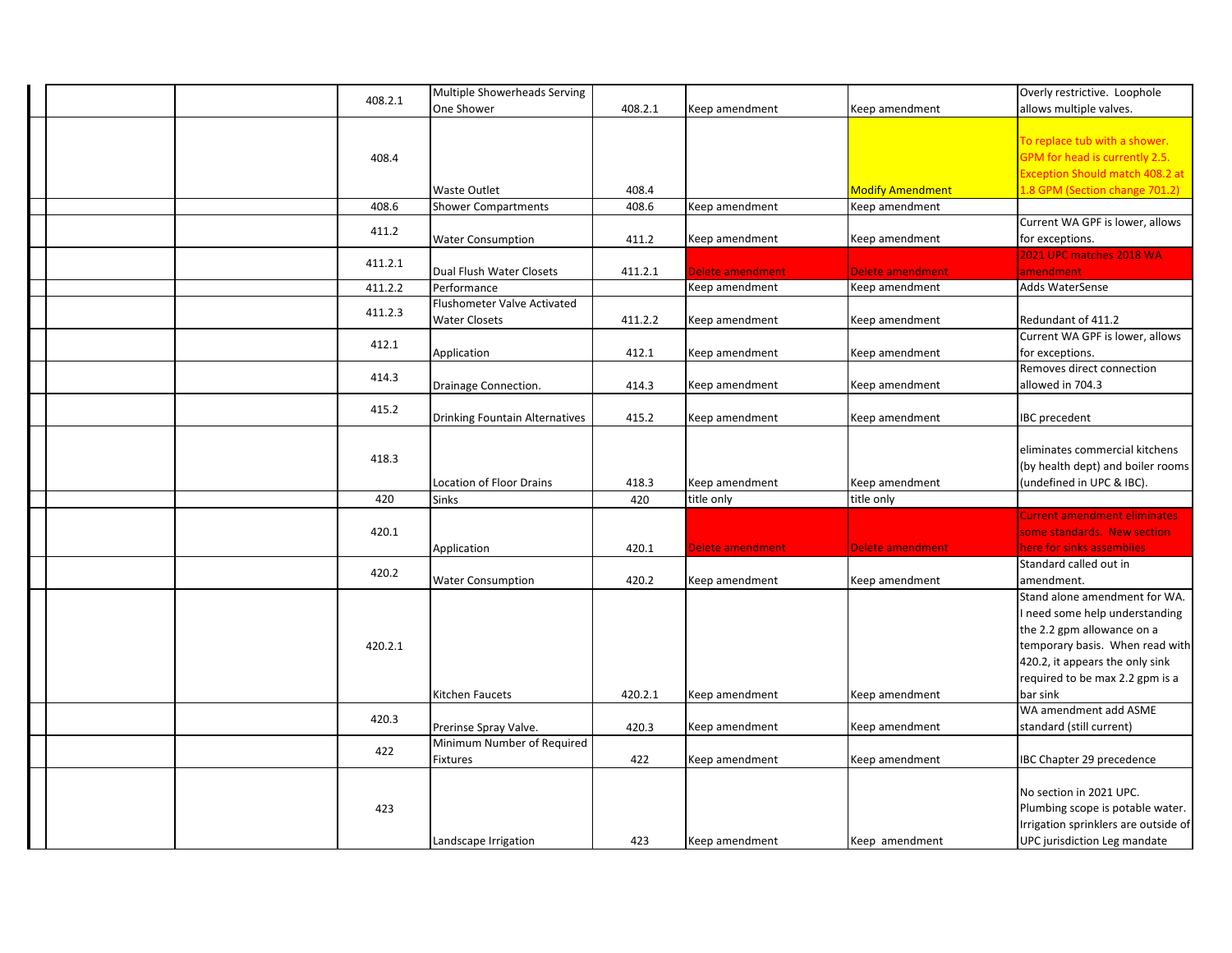| TAG Member: Sandhu Harpreet<br><b>WAC Number: 51-56-0600</b> |         |                                                           |                                |                |                              |                                                                     |
|--------------------------------------------------------------|---------|-----------------------------------------------------------|--------------------------------|----------------|------------------------------|---------------------------------------------------------------------|
|                                                              |         | Chapter 6-Water supply and distribution                   |                                |                |                              |                                                                     |
|                                                              |         |                                                           |                                |                |                              |                                                                     |
|                                                              | 511     | Direct Vent Equipment                                     |                                |                | amendment                    | No section in 2021 UPC (or 2018)                                    |
|                                                              |         |                                                           |                                |                | <b>Delete existing state</b> |                                                                     |
|                                                              | 510     | Systems                                                   | 510                            |                | Keep amendment               | IMC precedence                                                      |
|                                                              |         | Sizing of Category I Venting                              |                                |                |                              |                                                                     |
|                                                              | 509     | <b>Venting Equipment</b>                                  | 509                            |                | Keep amendment               | IMC precedence                                                      |
|                                                              | 507.16  | entire section                                            | 507.16                         |                | Keep amendment               | IMC precedence                                                      |
|                                                              | 507.13  | Installation in Garages<br>Venting of Flue Gases - Delete | 507.13                         |                | Keep amendment               | apply.                                                              |
|                                                              |         |                                                           |                                |                |                              | Removes 'residential'. All garages                                  |
|                                                              | 507.2   | Seismic Provisions                                        | 507.2                          |                | Keep amendment               | strapping.                                                          |
|                                                              |         |                                                           |                                |                |                              | 'with the strapping' to 'to the                                     |
|                                                              |         |                                                           |                                |                |                              | Current amendment changes                                           |
|                                                              | 506     | Combustion air                                            | 506                            |                | <b>Modify amendment</b>      | should be adopted.                                                  |
|                                                              |         |                                                           |                                |                |                              | determine if sections 507.6-507.9                                   |
|                                                              |         |                                                           |                                |                |                              | not adopted Need 2021 IMC to                                        |
|                                                              |         |                                                           |                                |                |                              | <b>IMC</b> precedence to sections<br>506.1-506.9 Add UPC to section |
|                                                              | 505.2   | <b>Safety Devices</b>                                     | 505.2                          |                | Keep amendment               | 70.79, WAC 296-104                                                  |
|                                                              |         |                                                           |                                |                |                              | given to WA Boiler Code RCW                                         |
|                                                              |         |                                                           |                                |                |                              | Removes 'boilers'. Precedence                                       |
|                                                              | 504.1   | Location                                                  | 504.1                          |                | <b>Modify Amendment</b>      | precedence.                                                         |
|                                                              |         |                                                           |                                |                |                              | <b>IMC</b> reference due to                                         |
|                                                              |         |                                                           |                                |                |                              | and 504.1.2, respectively. Keep                                     |
|                                                              |         |                                                           |                                |                |                              | to 505.1.1 and 505.1.2 to 504.1.1                                   |
|                                                              |         |                                                           |                                |                |                              | shall. Change section reference                                     |
|                                                              |         |                                                           |                                |                |                              | inconsistent application. Leave                                     |
|                                                              |         |                                                           |                                |                |                              | 'shall' to 'may'. Allows                                            |
|                                                              |         |                                                           |                                |                |                              | <b>Current amendment changes</b>                                    |
|                                                              | 501.1.3 | Heaters                                                   | 501.1.3                        |                | Keep amendment               | Energy Code?                                                        |
|                                                              |         | Mini-tank Electric Water                                  |                                |                |                              | Stand alone WA amendment.                                           |
|                                                              | 501.1.2 | <b>Water Heater Requirements</b>                          | 501.1.2                        |                | Keep amendment               | Energy Code?                                                        |
|                                                              |         | Consumer Electric Storage                                 |                                |                |                              | Stand alone WA amendment.                                           |
|                                                              | 501.1   | Applicability                                             | 501.1                          |                | Keep amendment               | IMC precedence                                                      |
| <b>WAC Number: 51-56-0500</b>                                |         |                                                           |                                |                |                              |                                                                     |
| <b>TAG Member: William Misocky</b>                           |         |                                                           |                                |                |                              |                                                                     |
|                                                              |         |                                                           | <b>Chapter 5-Water heaters</b> |                |                              |                                                                     |
|                                                              |         |                                                           |                                |                |                              |                                                                     |
|                                                              |         | Spray Sprinkler Body.                                     | 423.1                          | Keep amendment | Keep amendment               | UPC jurisdiction Leg mandate                                        |
|                                                              |         |                                                           |                                |                |                              | Irrigation sprinklers are outside of                                |
|                                                              | 423.1   |                                                           |                                |                |                              | Plumbing scope is potable water.                                    |
|                                                              |         |                                                           |                                |                |                              | No section in 2021 UPC.                                             |
|                                                              |         |                                                           |                                |                |                              |                                                                     |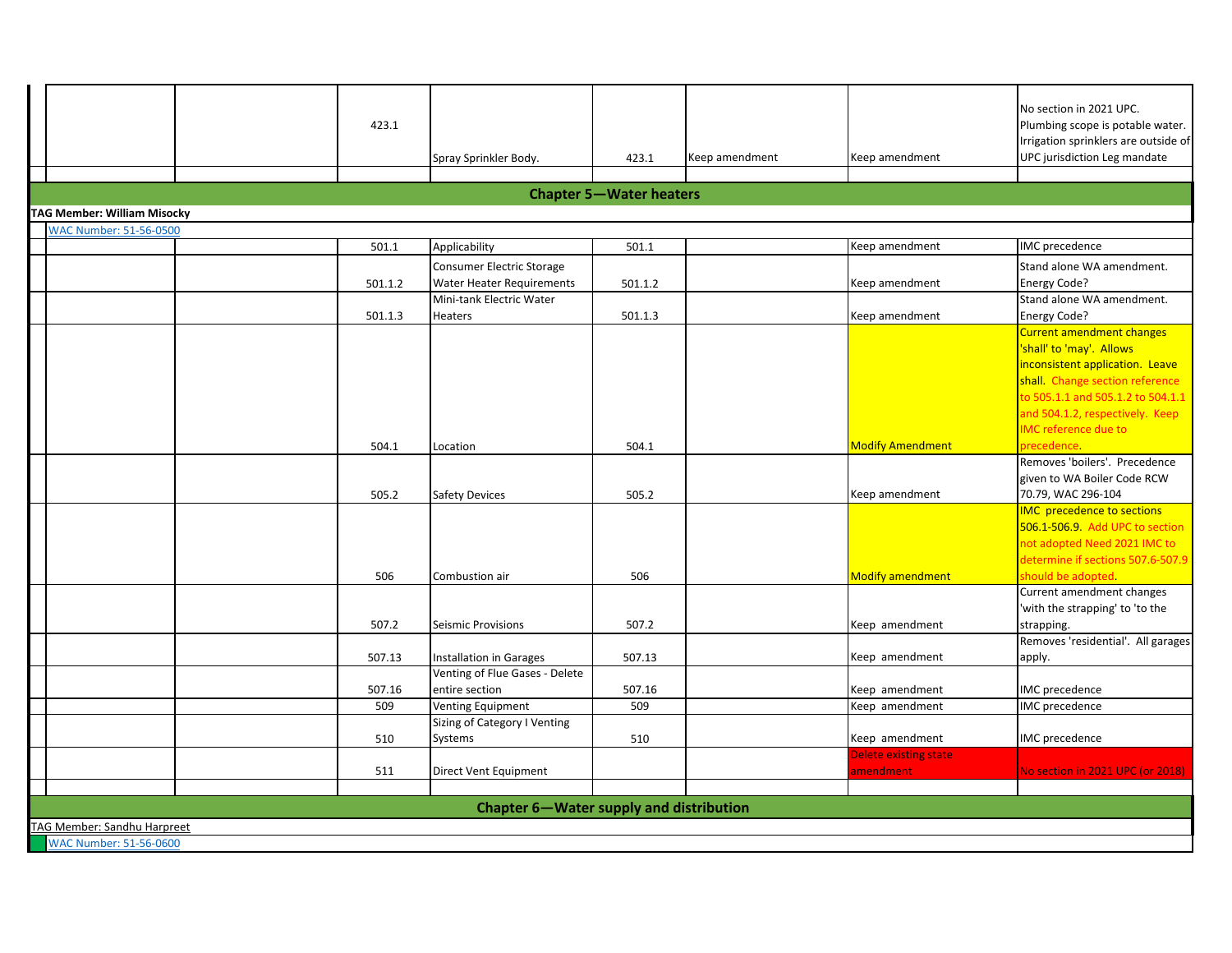|          |                                     |         |                  | language includes the word         |
|----------|-------------------------------------|---------|------------------|------------------------------------|
| 601.1    | Applicability                       | 601.1   | Keep amendment   | assemblies.                        |
|          |                                     |         |                  | Model code does not reference      |
|          |                                     |         |                  | the Washington State               |
|          |                                     |         |                  |                                    |
|          |                                     |         |                  | Administrative Code WAC 246-       |
| 603.1    | General                             | 603.1   | Keep amendment   | 290-490                            |
| 603.4.9  | Prohibited locations                | 603.4.9 | Keep amendment   |                                    |
|          |                                     |         |                  | Keep the amendment as written      |
|          |                                     |         |                  | since code language states         |
|          |                                     |         |                  | testing or maintenance shall be    |
|          |                                     |         |                  | performed by a certified tester or |
|          |                                     |         |                  | repairer in accordance with ASSE   |
|          |                                     |         |                  | series 5000, we want it to state   |
|          |                                     |         |                  | Washington State Department of     |
|          |                                     |         |                  | Health certified backflow          |
|          |                                     |         |                  | assembly tester. Include line in   |
|          |                                     |         |                  | table 603.2 for ASSE 1022 for      |
|          |                                     |         |                  | carbonated beverage machines       |
|          | Approval of Devices or              |         |                  |                                    |
| 603.2    | Assemblies                          | 603.2   | Keep amendment   | or dispensers.                     |
|          |                                     |         |                  | Keep the amendment 603.4.2 as      |
|          |                                     |         |                  | written since again the code       |
|          |                                     |         |                  | refers only to ASSE 5000 and ASSE  |
| 603.4.2  | Testing                             | 603.4.2 | Keep amendment   | 1064.                              |
|          |                                     |         |                  | Remove the amendment 603.4.9       |
|          |                                     |         |                  | as is now included in the code as  |
| 603.4.9  | <b>Prohibited Locations</b>         | 603.4.9 | Delete Amendment | written                            |
|          |                                     |         |                  | Keep amendment 603.5.6 as          |
|          | Protection from Lawn                |         |                  | written since code removes note    |
|          | Sprinklers and Irrigation           |         |                  | #5 for double check valve          |
| 603.5.6  | Systems                             | 603.5.6 | Keep amendment   | assemblies.                        |
|          |                                     |         |                  |                                    |
|          |                                     |         |                  | Keep amendment 603.5.10 as         |
|          |                                     |         |                  | written since code section         |
|          |                                     |         |                  | 603.5.10 allows as written the use |
|          |                                     |         |                  | of combination backflow            |
|          |                                     |         |                  | preventers, atmospheric vent and   |
|          |                                     |         |                  | pressure reducing valves per ASSE  |
|          |                                     |         |                  | 1081. (Boilers are deemed high     |
|          |                                     |         |                  | hazard and should remail protect   |
|          |                                     |         |                  | by an airgap or RPBA). Would like  |
|          |                                     |         |                  | to include the language, shall     |
|          |                                     |         |                  | have the backflow prevention       |
|          |                                     |         |                  | assembly tested by a Washington    |
|          |                                     |         |                  | <b>State Department of Health</b>  |
|          |                                     |         |                  | certified backflow assembly        |
| 603.5.10 | Steam or Hot Water Boilers 603.5.10 |         | Keep amendment   | tester.                            |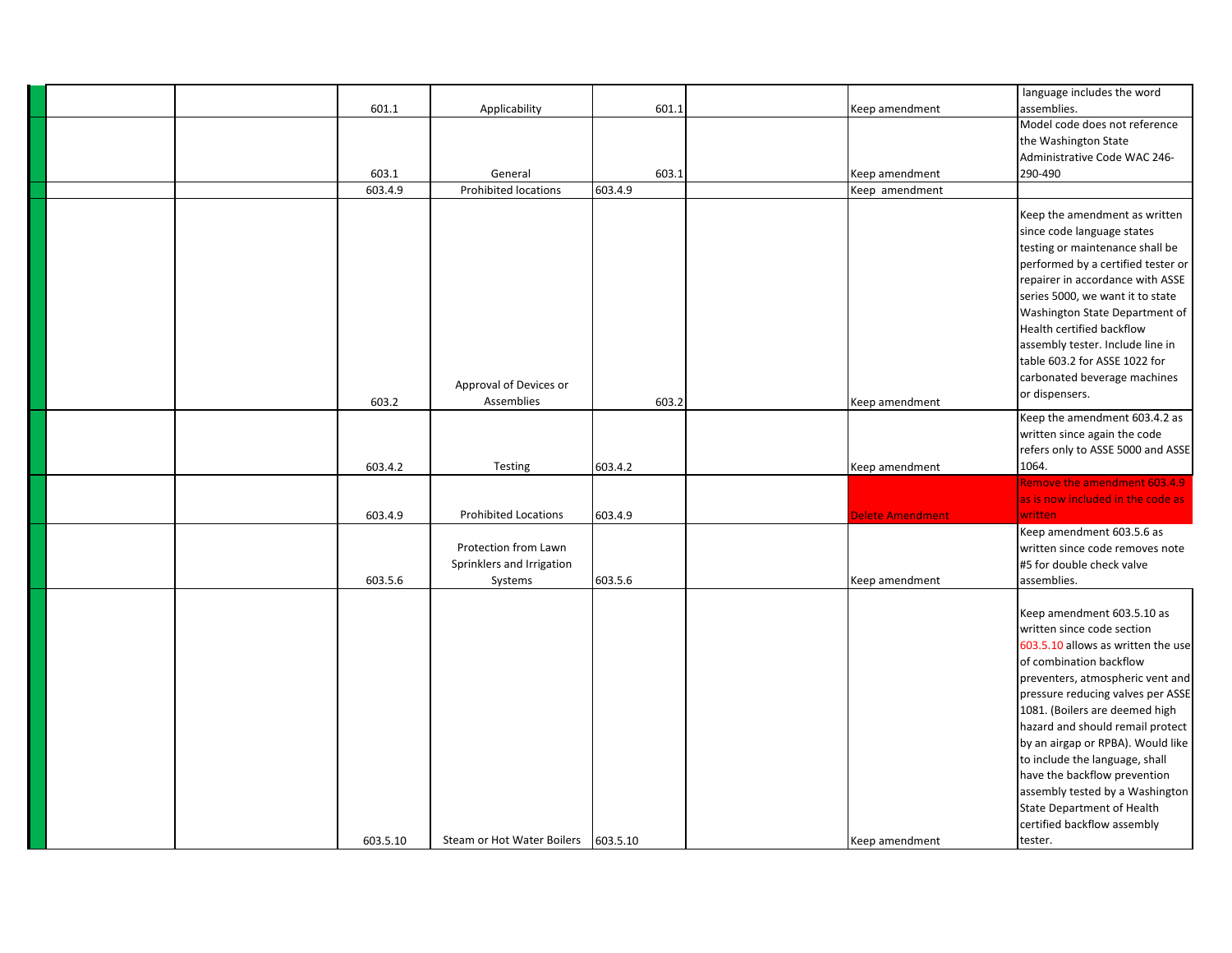|  |          |                                       |          |                  | Keep amendment 603.5.12 as                                        |
|--|----------|---------------------------------------|----------|------------------|-------------------------------------------------------------------|
|  |          |                                       |          |                  | written since code section                                        |
|  |          |                                       |          |                  | 603.5.12 is not specific enough to                                |
|  |          |                                       |          |                  | require an approved ASSE 1013                                     |
|  |          |                                       |          |                  | RPBA assembly and does not                                        |
|  |          |                                       |          |                  |                                                                   |
|  |          |                                       |          |                  | note the type of piping not to be                                 |
|  |          |                                       |          |                  | installed downstream of the                                       |
|  | 603.5.12 | <b>Beverage Dispensers</b>            | 603.5.12 | Keep amendment   | backflow assembly.                                                |
|  |          |                                       |          |                  | Remove amendment 603.5.14 as                                      |
|  |          |                                       |          |                  | it is included as written in the                                  |
|  |          |                                       |          |                  | code or Keep the amendment as                                     |
|  |          |                                       |          |                  | the last paragraph states "meet                                   |
|  |          |                                       |          |                  | the requirements of the                                           |
|  |          |                                       |          |                  | appropriate standard(s)                                           |
|  |          |                                       |          |                  | references in table 1401.1, code                                  |
|  | 603.5.14 | Protection from Fire Systems 603.5.14 |          | Delete amendment | states Chapter 17?                                                |
|  |          |                                       |          |                  | Keep amendment 604.14 as                                          |
|  |          |                                       |          |                  | written since it is not include in                                |
|  | 604.14   | Plastic Pipe Termination              | 604.14   | Keep amendment   | the code.                                                         |
|  |          |                                       |          |                  | Remove amendment 606.5 since                                      |
|  | 606.5    | Control Valve                         | 606.5    | Delete amendment |                                                                   |
|  |          |                                       |          |                  | it is included in the code.                                       |
|  |          | Expansion Tanks, and                  |          |                  | Remove amendment 608.3 as                                         |
|  |          | Combination Temperature and           |          |                  | language is included in the code.                                 |
|  | 608.3    | Pressure-Relief Valves                | 608.3    | Delete amendment |                                                                   |
|  |          |                                       |          |                  |                                                                   |
|  |          |                                       |          |                  | Remove amendment 608.5 as it is                                   |
|  |          |                                       |          |                  |                                                                   |
|  |          |                                       |          |                  | included in the code. Discussion                                  |
|  |          |                                       |          |                  | to be had for the inclusion of the                                |
|  |          |                                       |          |                  | current amendments exception,"                                    |
|  |          |                                       |          |                  |                                                                   |
|  |          |                                       |          |                  |                                                                   |
|  |          |                                       |          |                  | replacement water heating                                         |
|  |          |                                       |          |                  | equipment shall only be required                                  |
|  |          |                                       |          |                  | to provide a drain pointing                                       |
|  |          |                                       |          |                  | Where no drainage was provided,<br>downward from the relief valve |
|  |          |                                       |          |                  | to extend between two (2) feet                                    |
|  |          |                                       |          |                  | and six (6) inches from the floor.                                |
|  |          |                                       |          |                  | No additional floor drain need be                                 |
|  |          |                                       |          |                  | provided". (In my opinion to                                      |
|  |          |                                       |          |                  | provide the highest of safety the                                 |
|  |          |                                       |          |                  | discharge piping should only                                      |
|  |          |                                       |          |                  | discharge as per note #3 and the                                  |
|  |          |                                       |          |                  | current exception be removed).                                    |
|  | 608.5    | <b>Discharge Piping</b>               | 608.5    | Modify amendment |                                                                   |
|  |          |                                       |          |                  | Remove amendment 609.9 as                                         |
|  |          | Disinfection of Potable Water         |          |                  | include in the code as section                                    |
|  | 609.9    | System                                | 609.1    | Delete amendment | 609.10.                                                           |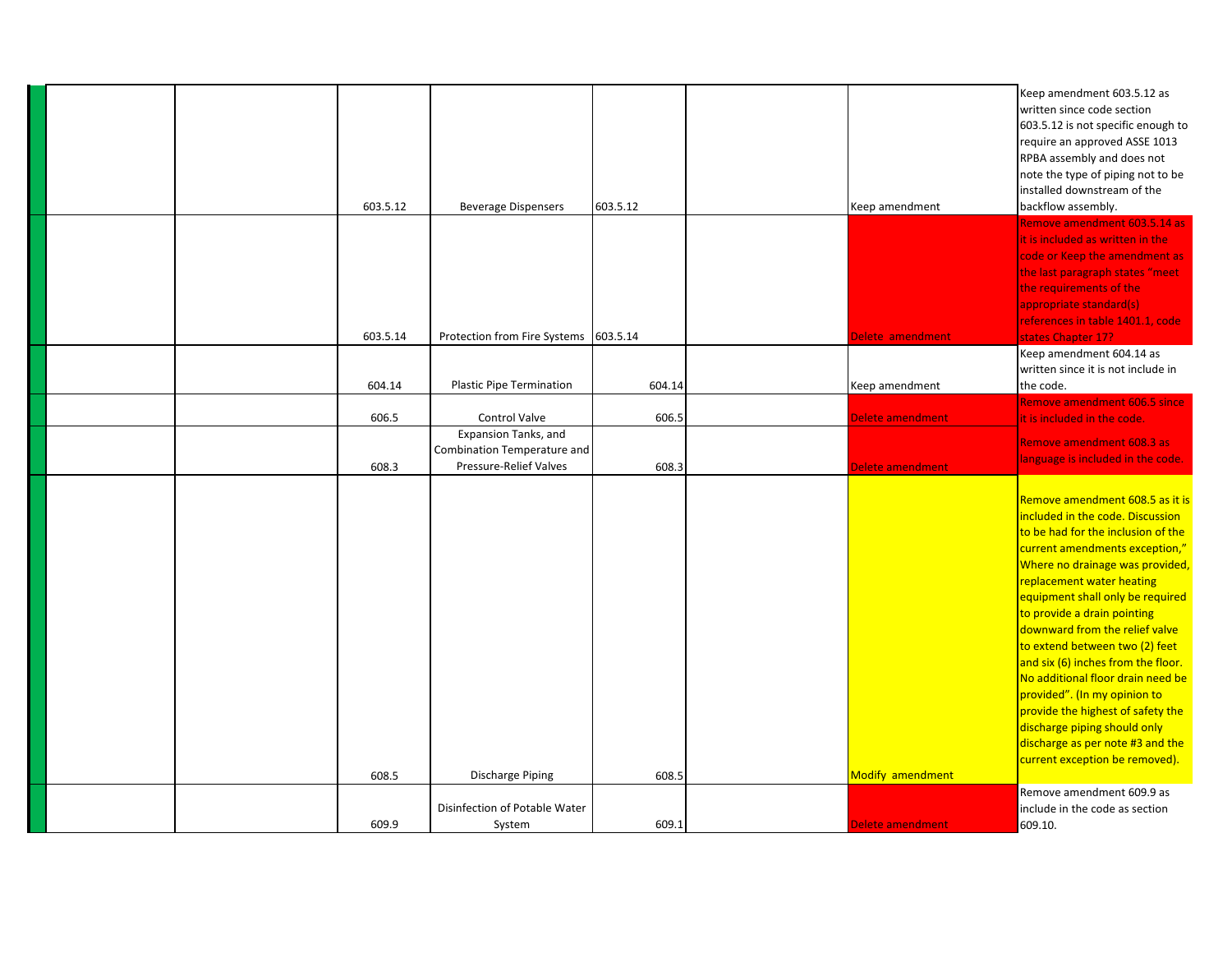|                               |        |                                 |                                    |                                | Keep amendment 609.11 as             |
|-------------------------------|--------|---------------------------------|------------------------------------|--------------------------------|--------------------------------------|
|                               |        |                                 |                                    |                                | written to require insulation per    |
|                               |        |                                 |                                    |                                | the Washington State Energy          |
|                               |        |                                 |                                    |                                | Code, this requirement is not        |
|                               |        | Insulation of Potable Water     |                                    | Keep amendment corelate with   | include in the code section          |
|                               | 609.11 | Piping                          | 609.12                             | wsec c-403.10.3 and Table      | 609.12.                              |
|                               |        |                                 |                                    |                                | Remove amendment 610.4 as it is      |
|                               |        | Sizing Water Supply and         |                                    |                                | added to the code with additional    |
|                               | 610.4  | <b>Distribution Systems</b>     | 610.4                              | Keep amendment                 | language for water velocities.       |
|                               |        |                                 |                                    |                                | Keep amendment 611.1 as              |
|                               |        |                                 |                                    |                                | written as the language in the       |
|                               |        |                                 |                                    |                                | amendment is clearer than the        |
|                               | 611.1  | Application                     | 611.1                              | Keep amendment                 | language in the code.                |
|                               |        |                                 |                                    |                                | Keep amendment 1501.1 as it is       |
|                               |        |                                 |                                    |                                | written since the code language      |
|                               |        |                                 |                                    |                                | omits the language and the           |
|                               |        |                                 |                                    |                                | Washington State Department of       |
|                               | 612.1  | General                         | 611.1                              | Keep amendment                 | Health shall apply                   |
|                               |        |                                 | <b>Chapter 7-Sanitary drainage</b> |                                |                                      |
|                               |        |                                 |                                    |                                |                                      |
| TAG Member: Steve Simpson     |        |                                 |                                    |                                |                                      |
| <b>WAC Number: 51-56-0700</b> |        |                                 |                                    |                                | The ABS and PVC DWV section          |
|                               |        |                                 |                                    |                                | refers to chapter 14 firestop        |
|                               | 701.2  | <b>Drainage Piping</b>          | 701.2                              | Keep amendment                 | which is not adopted.                |
|                               |        |                                 |                                    |                                | Model code rectified the table       |
|                               |        |                                 |                                    |                                | allowing maximum of fife water       |
|                               |        |                                 |                                    |                                | closets on a 3" horizontal drain     |
|                               | 703.2  | Table                           |                                    | Delete amendment               | line.                                |
|                               |        |                                 |                                    |                                | The state amendment provides a       |
|                               |        |                                 |                                    |                                | better level of safety in            |
|                               | 704.3  | <b>Commercial Sinks</b>         | 704.3                              | Keep Amendment                 | commercial kitchen areas.            |
|                               |        |                                 |                                    |                                |                                      |
|                               |        |                                 |                                    |                                | Removes the mandatory location       |
|                               |        |                                 |                                    |                                | of the urinal cleanout above the     |
|                               |        |                                 |                                    |                                | fixture connection. (cleanouts still |
|                               | 707.4  | Location                        | 707.4                              | Keep Amendment                 | required on the urinals)             |
|                               |        |                                 |                                    |                                | The allows for 20 feet of distance   |
|                               |        |                                 |                                    |                                | from the crawl space access the      |
|                               |        |                                 |                                    |                                | model code states not to exceed      |
|                               | 707.9  | Clearance                       |                                    | Keep Amendment                 | 5 feet for below floor clean outs    |
|                               |        | Part II Building Sewers. Delete |                                    | Keep: Part II Building         |                                      |
|                               |        | all of Part II (Sections 713    |                                    | Sewers. Delete all of Part II  |                                      |
|                               |        |                                 |                                    |                                |                                      |
|                               |        | through 723, and Tables 717.1   |                                    | (Sections 713 through 723, and |                                      |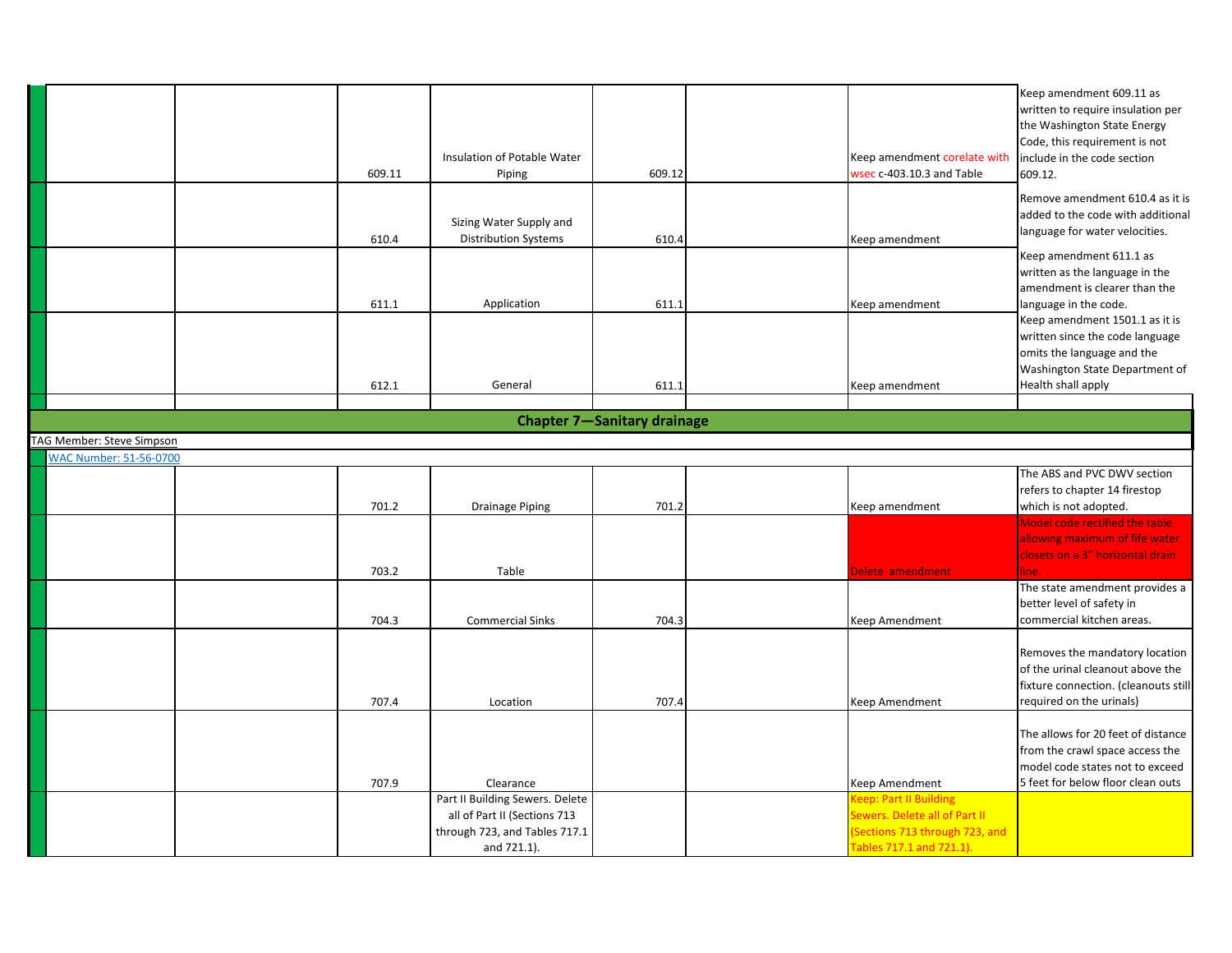| <b>Chapter 8-Indirect wastes</b> |                        |         |                                   |         |  |                         |                                                                                                                                                                                                                                                                                                                                                                                                                                                                                                                                                                                                                                                                                                                                                                                                                                                                                                          |  |  |
|----------------------------------|------------------------|---------|-----------------------------------|---------|--|-------------------------|----------------------------------------------------------------------------------------------------------------------------------------------------------------------------------------------------------------------------------------------------------------------------------------------------------------------------------------------------------------------------------------------------------------------------------------------------------------------------------------------------------------------------------------------------------------------------------------------------------------------------------------------------------------------------------------------------------------------------------------------------------------------------------------------------------------------------------------------------------------------------------------------------------|--|--|
| <b>TAG Member: Eric Mills</b>    |                        |         |                                   |         |  |                         |                                                                                                                                                                                                                                                                                                                                                                                                                                                                                                                                                                                                                                                                                                                                                                                                                                                                                                          |  |  |
| <b>WAC Number: 51-56-0800</b>    |                        |         |                                   |         |  |                         |                                                                                                                                                                                                                                                                                                                                                                                                                                                                                                                                                                                                                                                                                                                                                                                                                                                                                                          |  |  |
|                                  |                        |         |                                   |         |  |                         | There are NO existing WA<br>amendments to this chapter.                                                                                                                                                                                                                                                                                                                                                                                                                                                                                                                                                                                                                                                                                                                                                                                                                                                  |  |  |
|                                  |                        |         |                                   |         |  |                         |                                                                                                                                                                                                                                                                                                                                                                                                                                                                                                                                                                                                                                                                                                                                                                                                                                                                                                          |  |  |
|                                  | <b>Chapter 9-Vents</b> |         |                                   |         |  |                         |                                                                                                                                                                                                                                                                                                                                                                                                                                                                                                                                                                                                                                                                                                                                                                                                                                                                                                          |  |  |
| TAG Member: Steve Hart           |                        |         |                                   |         |  |                         |                                                                                                                                                                                                                                                                                                                                                                                                                                                                                                                                                                                                                                                                                                                                                                                                                                                                                                          |  |  |
| <b>WAC Number: 51-56-0900</b>    |                        |         |                                   |         |  |                         |                                                                                                                                                                                                                                                                                                                                                                                                                                                                                                                                                                                                                                                                                                                                                                                                                                                                                                          |  |  |
|                                  |                        | 908.2.4 | Water closet                      | 908.2.4 |  | Delete the amendment    | currently in alignment with circuit<br>venting indicating there is no<br>required order of fixture<br>placement. Steve Hart: I would<br>like to know why this amendment<br>was introduced                                                                                                                                                                                                                                                                                                                                                                                                                                                                                                                                                                                                                                                                                                                |  |  |
|                                  |                        |         |                                   |         |  |                         | 911.1 Circuit Vent Permitted. A<br>maximum of eight fixtures<br>connected to a horizontal branch<br>drain shall be permitted to be<br>circuit vented. Each fixture drain<br>shall connect horizontally to the<br>horizontal branch being circuit<br>vented. The horizontal branch<br>drain shall be classified as a vent<br>from the most downstream<br>fixture drain connection to the<br>most upstream fixture drain<br>connection to the horizontal<br>branch. Given its grease-<br>producing potential, restaurant<br>kitchen equipment shall not be<br>connected to a circuit vented<br>system. Each trap arm shall<br>connect horizonal to the<br>horizontal branch being circuit<br>vented in accordance with table<br>1002.2. Exception: Back-outlet<br>and wall-hung water closets shall<br>be permitted to be circuit vented<br>provided that no floor-outlet<br>fixtures are connected to the |  |  |
|                                  |                        | 911.1   | <b>Circuit Vent Permitted</b>     |         |  | <b>Modify amendment</b> | same horizontal branch.                                                                                                                                                                                                                                                                                                                                                                                                                                                                                                                                                                                                                                                                                                                                                                                                                                                                                  |  |  |
|                                  |                        |         | Chapter 10-Traps and interceptors |         |  |                         |                                                                                                                                                                                                                                                                                                                                                                                                                                                                                                                                                                                                                                                                                                                                                                                                                                                                                                          |  |  |
| <b>TAG Member: Eric Mills</b>    |                        |         |                                   |         |  |                         |                                                                                                                                                                                                                                                                                                                                                                                                                                                                                                                                                                                                                                                                                                                                                                                                                                                                                                          |  |  |
| <b>WAC Number: 51-56-1000</b>    |                        |         |                                   |         |  |                         |                                                                                                                                                                                                                                                                                                                                                                                                                                                                                                                                                                                                                                                                                                                                                                                                                                                                                                          |  |  |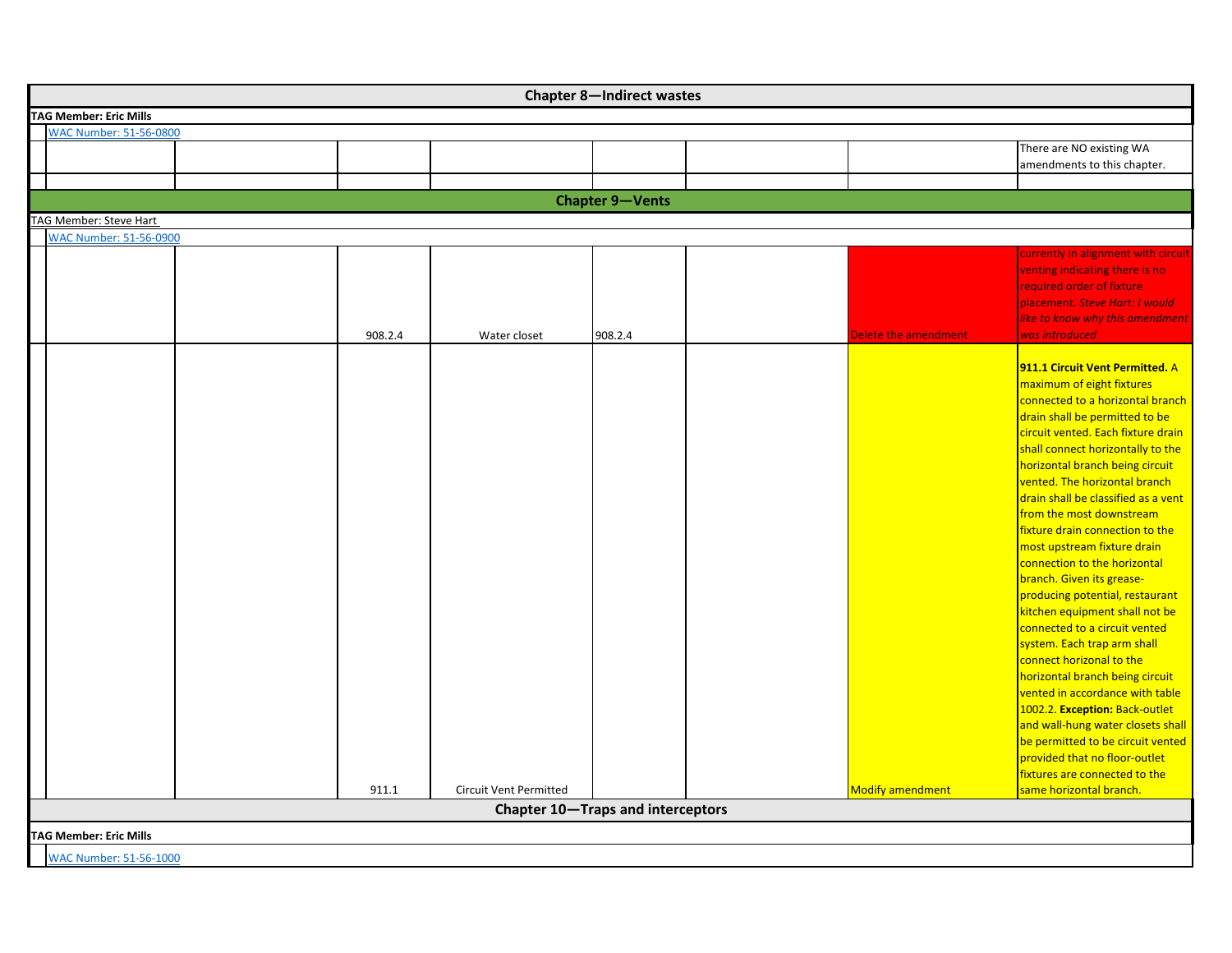|                                                                      |                               |           |                                                                 |                                  |      |                | There are NO existing WA                                                                                                                                                                                                                                                |  |  |  |
|----------------------------------------------------------------------|-------------------------------|-----------|-----------------------------------------------------------------|----------------------------------|------|----------------|-------------------------------------------------------------------------------------------------------------------------------------------------------------------------------------------------------------------------------------------------------------------------|--|--|--|
|                                                                      |                               |           |                                                                 |                                  |      |                | amendments to this chapter                                                                                                                                                                                                                                              |  |  |  |
|                                                                      |                               |           |                                                                 |                                  |      |                |                                                                                                                                                                                                                                                                         |  |  |  |
|                                                                      |                               |           |                                                                 | <b>Chapter 11-Storm drainage</b> |      |                |                                                                                                                                                                                                                                                                         |  |  |  |
| <b>TAG Member: Ed Holmes</b>                                         |                               |           |                                                                 |                                  |      |                |                                                                                                                                                                                                                                                                         |  |  |  |
| <b>WAC Number: 51-56-1100</b>                                        |                               |           |                                                                 |                                  |      |                |                                                                                                                                                                                                                                                                         |  |  |  |
|                                                                      | Material uses                 | 1101.4    | Material uses                                                   | 1101.4                           | None | Keep amendment | Keep amendment                                                                                                                                                                                                                                                          |  |  |  |
|                                                                      | Cleanouts                     | 1101.13   | Cleanouts                                                       | 1101.13                          | None | Keep amendment | Keep amendment                                                                                                                                                                                                                                                          |  |  |  |
|                                                                      | Locations                     | 1101.13.1 | Locations                                                       | 1101.13.1                        | None | Keep amendment | Keep amendment                                                                                                                                                                                                                                                          |  |  |  |
|                                                                      | Access                        | 1101.13.2 | Access                                                          | 1101.13.2                        | None | Keep amendment | Keep amendment                                                                                                                                                                                                                                                          |  |  |  |
|                                                                      | Manholes                      | 1101.13.4 | Manholes                                                        | 1101.13.4                        | None | Keep amendment | Keep amendment                                                                                                                                                                                                                                                          |  |  |  |
|                                                                      | Controlled-Flow Roof Drainage | 1105      | Controlled-Flow Roof Drainage                                   | 1105                             | None | Keep amendment | Keep amendment                                                                                                                                                                                                                                                          |  |  |  |
|                                                                      |                               |           |                                                                 |                                  |      |                |                                                                                                                                                                                                                                                                         |  |  |  |
|                                                                      |                               |           |                                                                 |                                  |      |                |                                                                                                                                                                                                                                                                         |  |  |  |
| Chapter 13-Health care facilities and medical gas and vacuum systems |                               |           |                                                                 |                                  |      |                |                                                                                                                                                                                                                                                                         |  |  |  |
| TAG Member: Steve Simpson                                            |                               |           |                                                                 |                                  |      |                |                                                                                                                                                                                                                                                                         |  |  |  |
| <b>WAC Number: 51-56-1300</b>                                        |                               |           |                                                                 |                                  |      |                |                                                                                                                                                                                                                                                                         |  |  |  |
|                                                                      |                               | 1303.8    | Water Mains for Hospitals                                       | 1303.8 None                      |      | Keep Amendment | amendment the wording in the<br>code language is potable water<br>sources which the previous<br>committee believe would be<br>impractical and cost prohibited. It<br>is my opinion that the<br>amendment provides ample<br>protection for the hospital and<br>patients. |  |  |  |
|                                                                      |                               | 1305.3    | <b>Minimum Station</b><br>Outlets/Inlets                        | 1305.3 None                      |      | Keep Amendment | adds the DOH and DSHS chapters<br>and the applicable WAC's                                                                                                                                                                                                              |  |  |  |
|                                                                      |                               |           |                                                                 |                                  |      |                |                                                                                                                                                                                                                                                                         |  |  |  |
|                                                                      |                               |           |                                                                 | <b>Chapter 14-Reserved</b>       |      |                |                                                                                                                                                                                                                                                                         |  |  |  |
| <b>TAG Member:</b>                                                   |                               |           |                                                                 |                                  |      |                |                                                                                                                                                                                                                                                                         |  |  |  |
| <b>WAC Number: 51-56-1400</b>                                        |                               |           |                                                                 |                                  |      |                |                                                                                                                                                                                                                                                                         |  |  |  |
|                                                                      |                               |           |                                                                 |                                  |      |                |                                                                                                                                                                                                                                                                         |  |  |  |
|                                                                      |                               |           |                                                                 |                                  |      |                |                                                                                                                                                                                                                                                                         |  |  |  |
|                                                                      |                               |           | Chapter 15-Alternate water sources for nonportable applications |                                  |      |                |                                                                                                                                                                                                                                                                         |  |  |  |
| <b>TAG Member: Sandhu Harpeet</b>                                    |                               |           |                                                                 |                                  |      |                |                                                                                                                                                                                                                                                                         |  |  |  |
| <b>WAC Number: 51-56-1500</b>                                        |                               |           |                                                                 |                                  |      |                |                                                                                                                                                                                                                                                                         |  |  |  |
|                                                                      |                               |           |                                                                 |                                  |      |                |                                                                                                                                                                                                                                                                         |  |  |  |